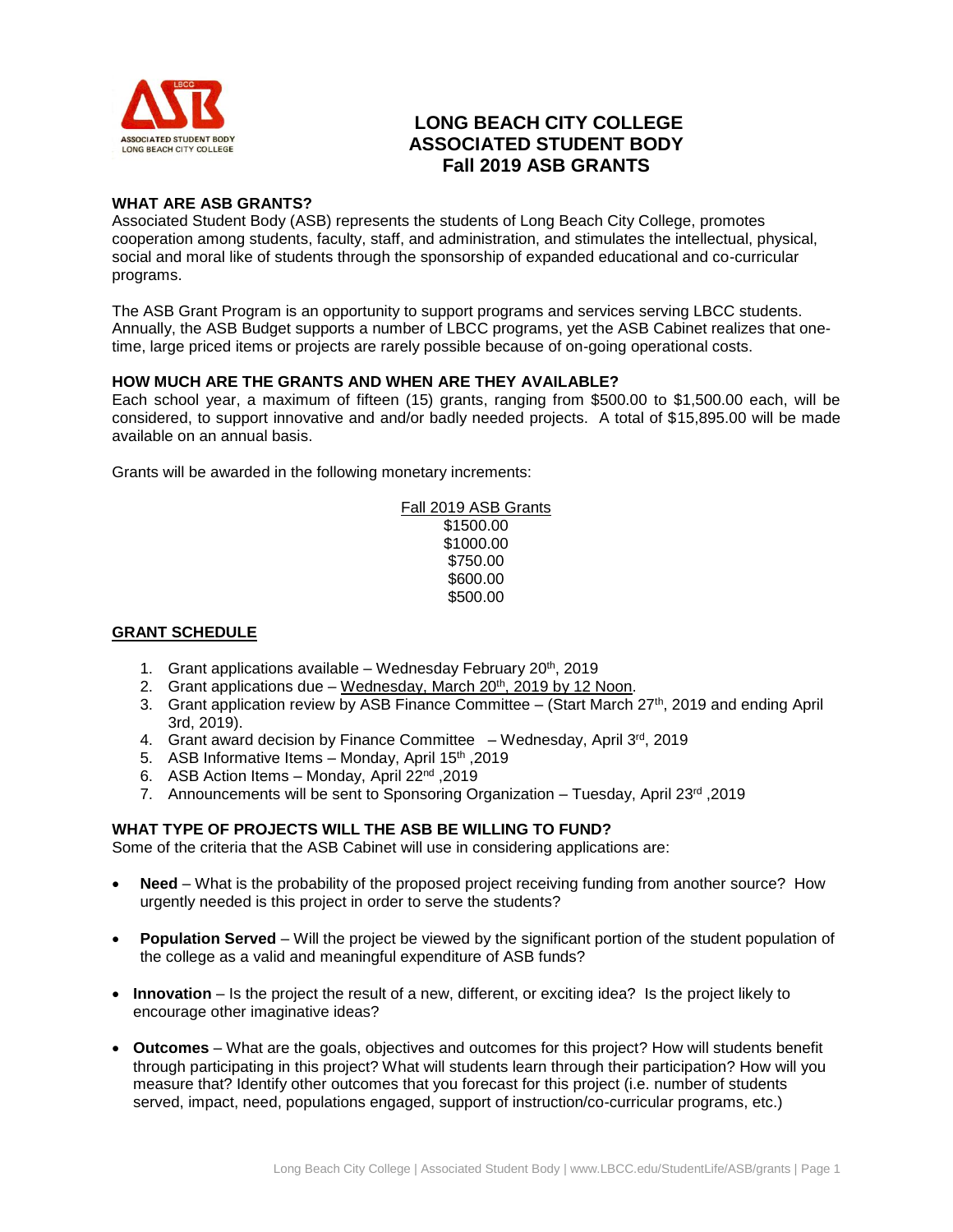**Matching Funds** - Special considerations will be given to projects which include "matching" funds from sources other than the ASB. Will the funds requested form the ASB be used together with other funds to support the project?

Please keep the following in mind when developing your grant proposal:

- 1. Carefully review the Rules and Regulations Governing the Associated Student Body Funds. **The ASB will not fund items or expenses that are in violation of these guidelines**.
- 2. Request for funds that have nonspecific descriptions of expenses i.e. "programs to be determined" are likely to be denied.
- 3. The ASB does not fund programs that include fundraising activities. Revenue from ticket sales is shared with the ASB. There is a process for revenue sharing with the ASB (50% of sales is given to ASB). Revenue sharing does not, however, insure a program of funds from the ASB.
- 4. Funds for expenditures that serve only a few students are less likely to be approved.
- 5. Funds for programs may not be used as charitable donations to various causes. All requests to the Associated Student Body for donations will be directed to the Viking Volunteer Center.
- 6. ASB Grants will not be made in order to fund individual scholarships.
- **7. Special restrictions may apply to Internet purchases such as: eBay, Amazon, Craig's List, etc. Please contact us before purchasing from these types of websites to ensure reimbursement.**

#### **WHO WILL REVIEW THE PROPOSALS?**

All applications will be reviewed by the ASB Finance Committee to ensure compatibility with ASB mission, goals, and the ASB Constitution. This committee will rank the applications in a prioritized funding order, and make a recommendation to the ASB Cabinet. Those individuals whose projects are being recommended to the Cabinet may be required to make a short presentation to the ASB Finance Committee or Cabinet regarding their request. Although the ASB Cabinet would like to award the maximum amount of grants, the actual number of awards is dependent on the quality of the applications submitted. Upon approval, the ASB Cabinet will authorize the ASB President to announce the winners.

#### **IF MY PROJECT IS FUNDED, WHEN WILL THE MONEY BE AVAILABLE?**

ASB Grants will fund projects that occur between the Fall and Spring of the 2019-2020 Academic Year. A detailed invoice or bill will be needed for auditing purposes before we can issue any check and/or purchase orders(s).

#### **WHAT ABOUT FUTURE GRANTS?**

You may apply for ASB grants every semester. If your grant request did not receive approval, you must resubmit to be considered again. **Those who have not previously received grants will be given consideration prior to those who have previously received grants.**

#### **WHAT IS THE APPLICATION PROCESS?**

Please fill out the application and submit by the **Wednesday, March 20th, 2019 by 12:00 noon** to Associated Student Body, c/o Ms. Teila Robertson, ASB Advisor, Building EE, Room E - 117 [troberston@lbcc.edu](mailto:troberston@lbcc.edu) (562) 938 - 4978 or administrative assistant Pamela Garrison [pgarrison@lbcc.edu](mailto:pgarrison@lbcc.edu) (562) 938 - 4552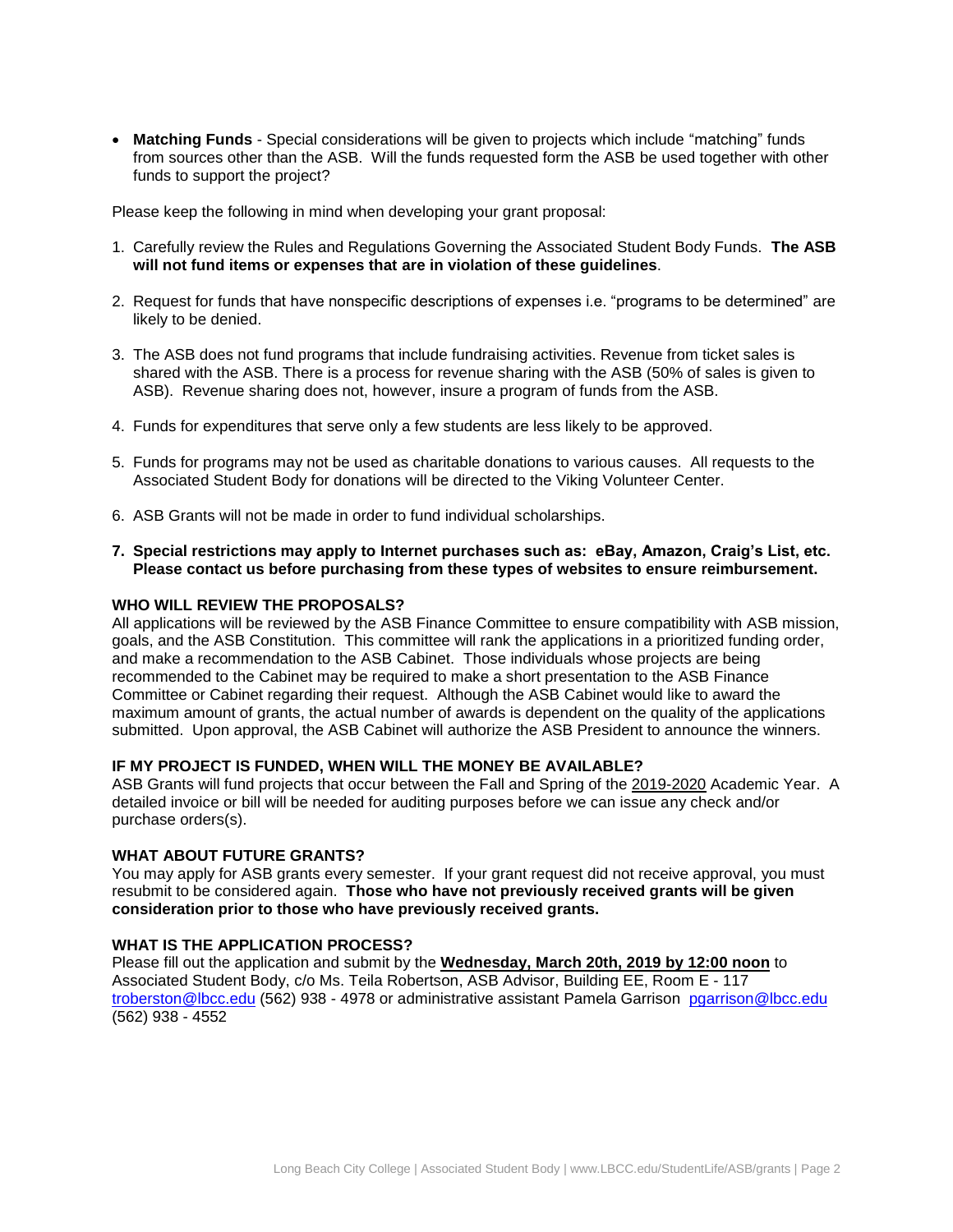

# ABSOLUTELY NO LATE SUBMISSIONS WILL BE CONSIDERED

**LONG BEACH CITY COLLEGE ASSOCIATED STUDENT BODY ASB GRANTS Fall 2019**

| <b>PROJECT TITLE</b>                       |  |
|--------------------------------------------|--|
| <b>SPONSORING ORGANIZATION</b>             |  |
| <b>CONTACT PERSON</b>                      |  |
| <b>PHONE</b>                               |  |
| <b>EMAIL</b>                               |  |
| <b>ASB BUDGET ACCOUNT</b><br><b>NUMBER</b> |  |
| <b>AMOUNT REQUESTING</b>                   |  |

**Please use additional space or pages as needed.**

**GRANT HISTORY:** Briefly state if the organization has received an ASB Grant in the past and which project was benefited.

**PROJECT DESCRIPTION**: Briefly describe how the ASB Grant funds will be used.

**POPULATION SERVED:** Identify and describe the person(s) and/or group(s) who will benefit from this project.

**NEED**: Explain why this project would have difficulty being funded from any other source. How badly does the student population to be served need this project?